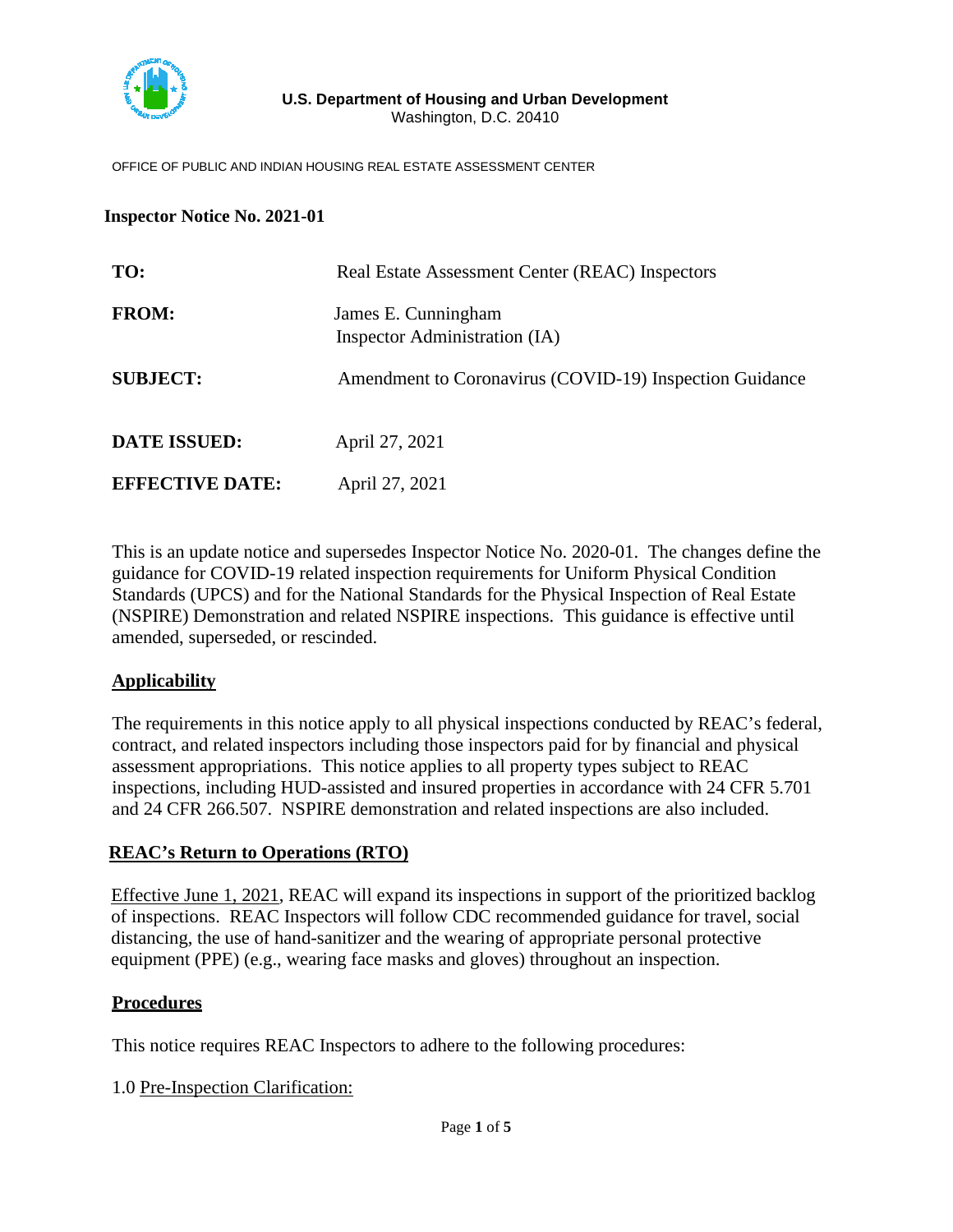- 1.1 REAC will advise the property at least 28 days prior to their inspection. In addition, the REAC Inspector will call and provide written notification to the Public Housing Agency (PHA) and/or property owner agent (POA) 14 days prior to the inspection date. This additional temporary 28-day notification is being implemented to ensure the safety of the inspectors, residents, and property staff. Prior to the inspection, the REAC Inspector will ask if there are any known COVID-19 case(s) on the property. If positive case(s) are reported by the PHA or POA, the REAC Inspector shall:
	- 1.1.1 Inform the Technical Assistance Center (TAC) (888) 245-4860 and call case #.
	- 1.1.2 Send an email notification to [Covid19inspectioninquiry@hud.gov.](mailto:Covid19inspectioninquiry@hud.gov)
	- 1.1.3 A second call shall be made two (2) working days prior to the inspection. The REAC Inspector will re-confirm with the PHA or POA there are no known cases of COVID-19. If a positive case is reported, the REAC inspector shall follow the guidance listed in 1.1.1.
	- 1.1.4 On inspection day, if a unit in the inspection sample has a known COVID-19 case, the REAC Inspector shall replace with an alternate unit as required by the inspection protocol.
- 1.2 REAC Inspectors are required to inspect properties that are deemed as priority inspections by HUD until further notice.
- 1.3 REAC Inspectors shall follow CDC's recommendations on domestic travel during COVID-19 for both Not Vaccinated and Fully Vaccinated persons (see below):

| <b>Domestic Travel</b>                    | <b>Not Vaccinated</b> | <b>Vaccinated</b> |
|-------------------------------------------|-----------------------|-------------------|
| <b>Recommendations &amp; Requirements</b> |                       |                   |
| Get tested 1-3 days before                | X                     |                   |
| travel                                    |                       |                   |
| Get tested 3-5 days after travel          |                       |                   |
| and self-quarantine for 7 days.           | X                     |                   |
| Self-quarantine for 10 days if            |                       |                   |
| not tested.                               |                       |                   |
| Self-monitor for symptoms                 | Χ                     | X                 |
| Wear a mask and take other                | X                     | X                 |
| precautions during travel                 |                       |                   |

The above information is located on the CDC website:

<https://www.cdc.gov/coronavirus/2019-ncov/travelers/travel-during-covid19.html>

## 2.0 Inspection Protocol Clarifications:

 2.1 Personal Protective Equipment (PPE) is required to be worn throughout all phases of the inspection process. At a minimum, a properly fitting mask and pair of gloves must be worn throughout the inspection, even if local requirements are less stringent. For details on acceptable masks, please use this link for masking guidance: <https://www.cdc.gov/coronavirus/2019-ncov/prevent-getting-sick/types-of-masks.html> For property inspections with an elderly population, a face shield is also required. To review on how to wear a mask the "right way," refer to <https://www.cdc.gov/coronavirus/2019-ncov/easy-to-read/diy-cloth-face-coverings.html> that outlines the following steps: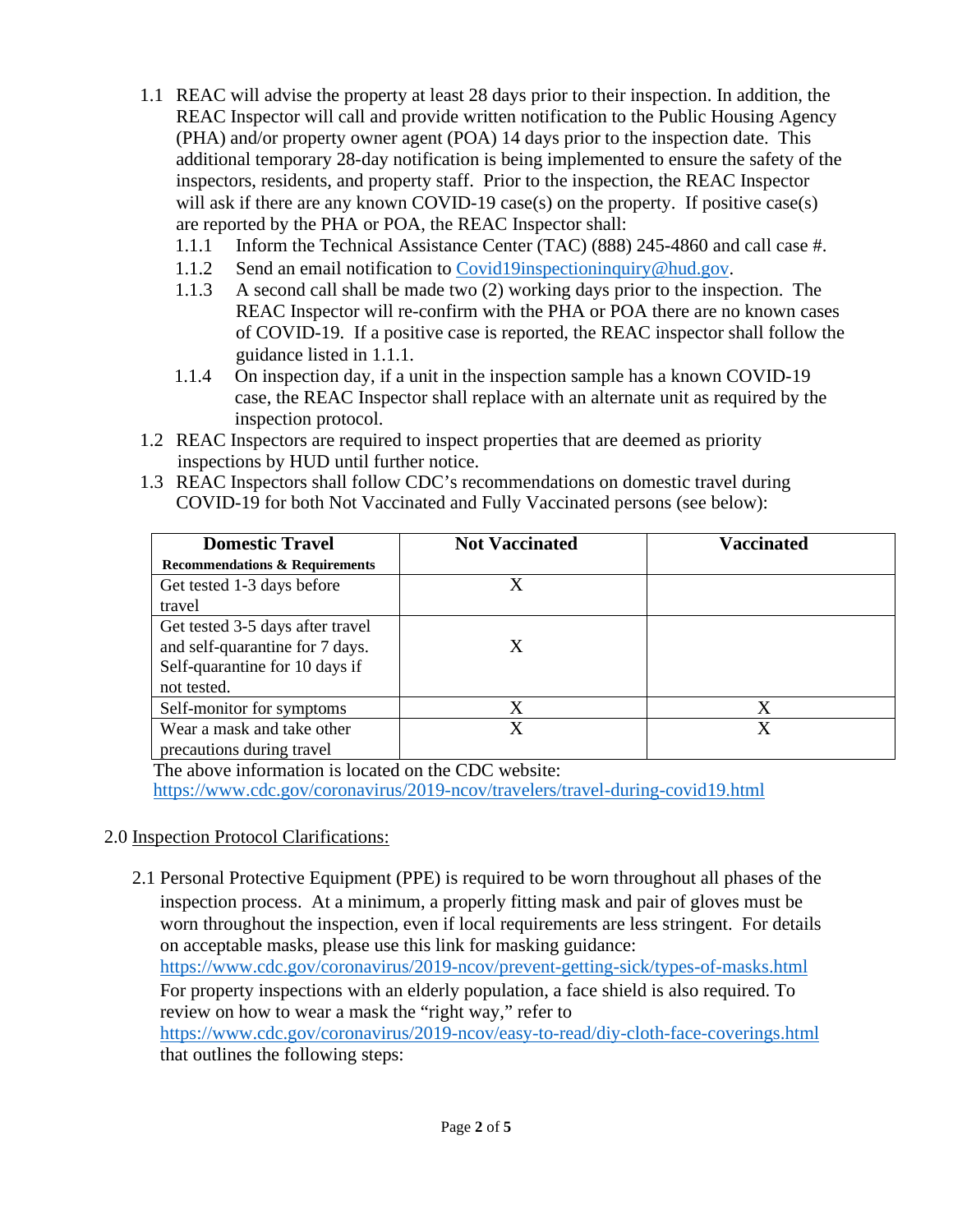- 1. First, wash your hands.
- 2. Put the mask on your face.
- 3. Put the loops behind your ears.
- 4. The mask must cover your nose.
- 5. The mask must cover your mouth.
- 6. The mask must fit under your chin.
- 7. The mask must be snug on your face.
- 8. Make sure breathing is easy.

## **a. For washing hands, use the recommended CDC guidance**:

- (1) Wet hands with clean, running water (warm or cold), turn off the tap, and apply soap.
- (2) Lather hands by rubbing them together with the soap. Lather the backs of your hands, between your fingers, and under your nails.
- (3) Scrub hands for at least 20 seconds.
- (4) Rinse hands well under clean, running water.
- (5) Dry hands using a clean towel or air dry them.
- **b. Using a sanitizer**: Use an alcohol-based hand sanitizer containing at least 60% alcohol if soap and water are not available.
	- (1) Apply the gel product to the palm of one hand (read the label to learn the correct amount).
	- (2) Rub hands together.
	- (3) Rub the gel over all the surfaces of hands and fingers until hands are dry. This should take around 20 seconds.
- **c. Additional guidance and information on key COVID-19 items may be found below:** 
	- (1) Proper procedures for wearing a mask can be viewed at the CDC website by clicking [https://www.cdc.gov/mmwr/volumes/70/wr/mm7007e1.htm.](https://www.cdc.gov/mmwr/volumes/70/wr/mm7007e1.htm)
	- (2) Review the CDC Guidance for In-Home Service regarding disinfecting and cleaning different surfaces at [https://www.cdc.gov/coronavirus/2019](https://www.cdc.gov/coronavirus/2019-ncov/prevent-getting-sick/disinfecting-your-home.html) [ncov/prevent-getting-sick/disinfecting-your-home.html.](https://www.cdc.gov/coronavirus/2019-ncov/prevent-getting-sick/disinfecting-your-home.html)
	- (3) CDC Guidance on "When You Can be Around Others" [https://www.cdc.gov/coronavirus/2019-ncov/if-you-are-sick/end-home](https://www.cdc.gov/coronavirus/2019-ncov/if-you-are-sick/end-home-isolation.html)[isolation.html](https://www.cdc.gov/coronavirus/2019-ncov/if-you-are-sick/end-home-isolation.html) provides guidance about the length of isolation periods for ill persons, and quarantine periods for persons exposed to COVID-19. Additionally, the link at [https://www.cdc.gov/coronavirus/2019](https://www.cdc.gov/coronavirus/2019-ncov/symptoms-testing/coronavirus-self-checker.html) [ncov/symptoms-testing/coronavirus-self-checker.html](https://www.cdc.gov/coronavirus/2019-ncov/symptoms-testing/coronavirus-self-checker.html) provides a Coronavirus Self-Checker that is an interactive clinical assessment tool to assist individuals on deciding when to seek testing or medical care if they suspect they or someone they know has contracted COVID-19 or has come into close contact with someone who has COVID-19.
	- (4) All inspectors must review the COVID-19 FAQs PPE/glove guidance at <https://www.cdc.gov/coronavirus/2019-ncov/faq.html>(search gloves). Topics include how to properly dispose of gloves; how to disinfect gloves; and the proper use of alcohol-based hand sanitizer.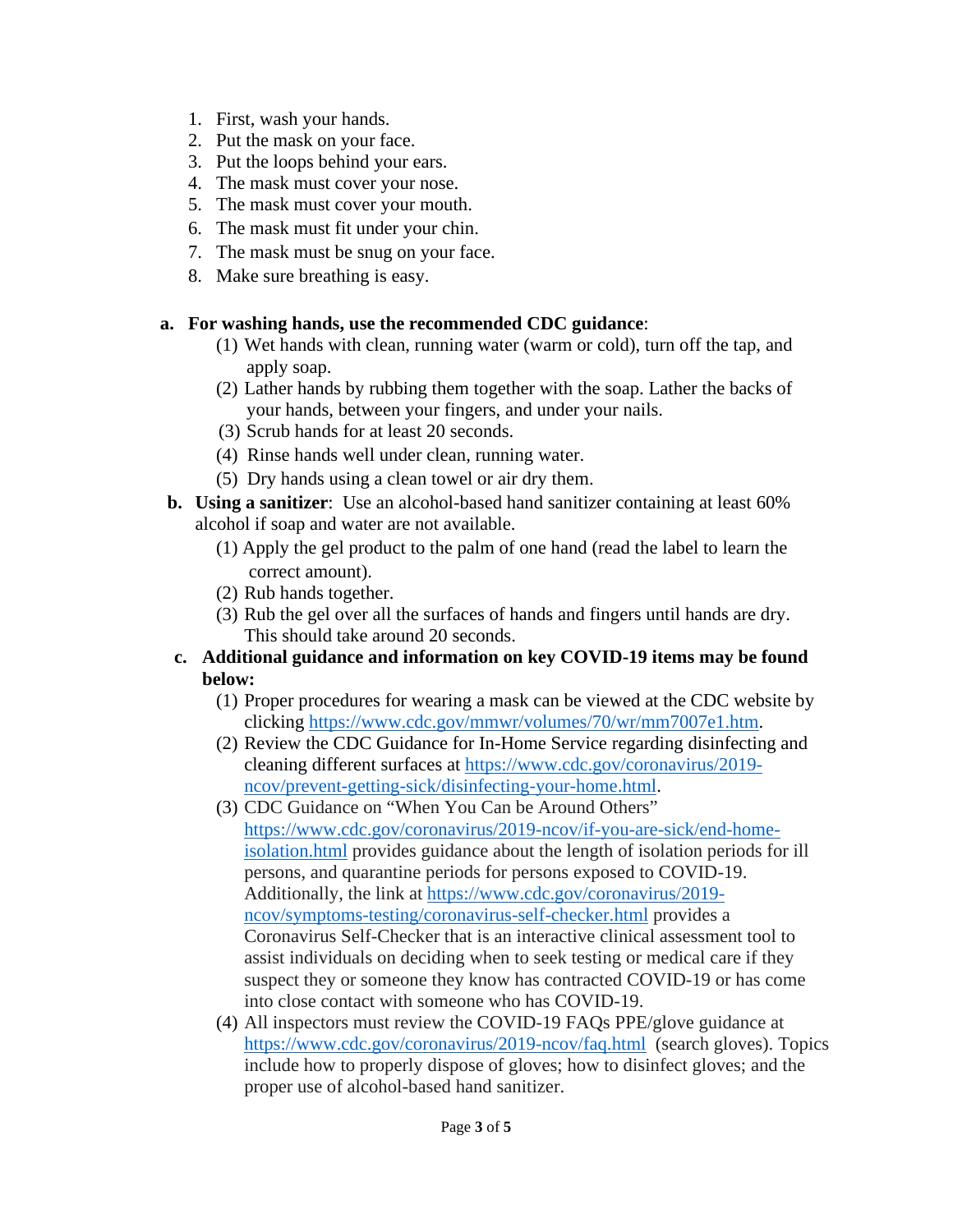- 2.2 Before entering each unit for inspection, the REAC Inspector shall clean his/her inspection tools (e.g., data collection device, measuring device, or flashlight). To avoid damage to the screen/camera lenses of the Data Collection Device, it is advised the manufacturer's recommended cleaning method be used. After the cleaning procedures have been performed, the REAC Inspector shall dispose of his/her used gloves and cleaning material into an outside trash bag the inspector brings to the inspection. Afterwards, the inspector can close the trash bag and throw in the regular trash when the inspection is completed. For questions concerning PPE disposal please see [https://search.cdc.gov/search/index.html?query=trash&sitelimit=coronavirus%2F2019](https://search.cdc.gov/search/index.html?query=trash&sitelimit=coronavirus%2F2019-nCoV&affiliate=cdc-main) [nCoV&affiliate=cdc-main.](https://search.cdc.gov/search/index.html?query=trash&sitelimit=coronavirus%2F2019-nCoV&affiliate=cdc-main)
	- 2.2.1 A REAC Inspector shall avoid physical contact greetings, for example, handshakes.
	- 2.2.2 A REAC Inspector shall keep indoor conversations focused on the inspection itself.
	- 2.2.3 A REAC Inspector shall follow CDC guidance on sanitizing hands, gloves, and equipment. While hand sanitizer can be used on gloves for reuse, please note there is strong likelihood the gloves will become tacky therefore having additional gloves is recommended for subsequent inspections.
	- 2.2.4 Due to the number of people entering the unit for inspection, inspectors shall encourage PHA staff and POAs and residents to open windows for ventilation, please refer to [https://www.cdc.gov/coronavirus/2019](https://www.cdc.gov/coronavirus/2019-ncov/community/ventilation.html) [ncov/community/ventilation.html](https://www.cdc.gov/coronavirus/2019-ncov/community/ventilation.html)
	- 2.2.5 A REAC Inspector shall not dispose of any PPE in a dwelling.
	- 2.3 Social Distancing A REAC Inspector shall maintain social distancing throughout the entire inspection. In units, this requirement limits the number of escorts to one (1) PHA or POA member.
		- 2.3.1 If resident(s) elect to stay for the inspection, the REAC Inspector and PHA or POA representatives should follow proper social distance protocols. If proper social distances cannot be maintained, the REAC Inspector shall not enter or shall leave the unit.
		- 2.3.2 A REAC Inspector shall mark the unit in their inspection device as uninspectable (e.g., Resident Refusal), and proceed to an alternate unit.
	- 2.4 Sample Size if the required sample cannot be met, the REAC Inspector shall process the inspection as "Sample Not Met" per the inspection protocol and notify TAC and obtain a TAC Number. Inspectors should make every effort to work with the POA to ensure the sample size is met.
	- 2.5 Re-confirmation of possible cases if the inspection occurs over more than one-day, reconfirm with the PHA or POA at the start of each day there have been no new COVID-19 cases that could impact the inspection. If there is a case of COVID-19 reported during the inspection period tied to a unit in the sample, the REAC Inspector shall select an alternate unit.

# 3.0 Post Inspection COVID-19 Guidelines:

- 3.1 Inspectors will conclude their inspection in accordance with the inspection protocol.
- 3.2 After leaving the property, REAC Inspectors shall dispose of used PPE and cleaning material as outlined in section 2.2.
- 3.3 It cannot be sufficiently stressed, per section 2.0 above, inspectors should complete health checks per CDC recommendation, please refer to: